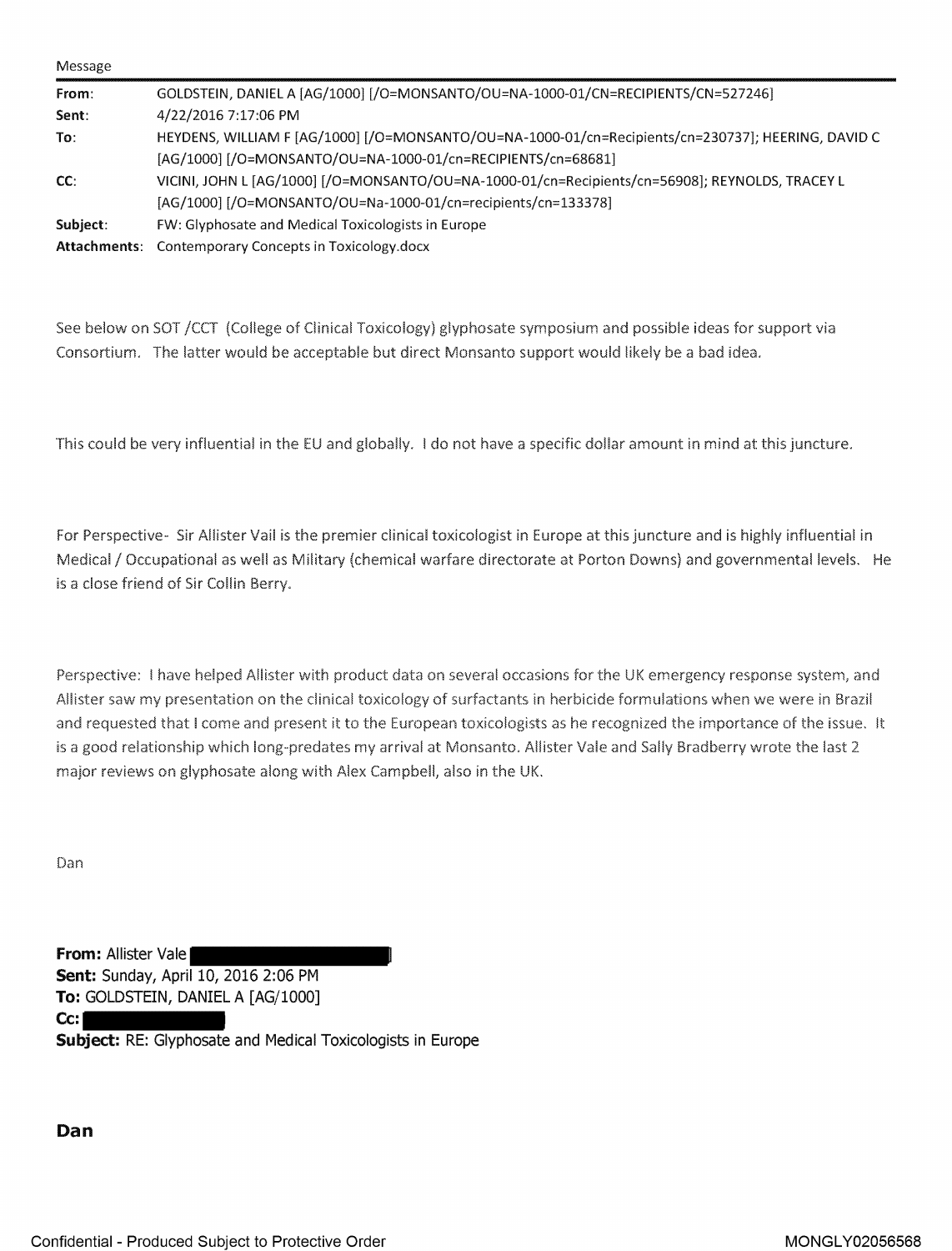Please forgive the delay in responding but there are a multitude of deadlines this month and I have 2 weeks on clinical call as I am away for most of May either on Al or at EAPCCT. It was also important to submit our SOT proposal for 2017.

In addition, and more importantly, I wanted to discuss the matter informally (without any mention of your proposal) with key players. I did so because of the invitation I have had to organise an SOT CCT program on behalf of the CTTSS. The "controversies" you mention are ideal for this kind of program. You raise the idea of a joint meeting with EAPCCT / ACMT but neither has the financial resources to contribute actively. Moreover, the AACT, which is formally recognized by the SOT, is in the same financial boat.

Funding via the [Glyphosate](https://www.baumhedlundlaw.com/toxic-tort-law/monsanto-roundup-lawsuit/) Consortium would be a way of taking this kind of meeting forward. Given the hands off arrangement you mention I am confident it would be possible to put together a team of clinical/medical toxicologists to be primarily responsible for the organization. However, to make this work, neither I nor they could be in receipt of direct funding from Monsanto or the Glyphosate Consortium.

If you think this approach is feasible please come back to me.

Best wishes

Allister

Professor Allister Vale MD FRCP FRCPE FRCPG FFOM FAACT FBTS FBPhS FEAPCCT Hon FRCPSG

Consultant Clinical Pharmacologist and Director, National Poisons Information Service (Birmingham Unit), City Hospital, Birmingham 818 7QH, UK; School of Biosciences, University of Birmingham, Birmingham, UK

Past-President, Clinical and Translational Specialty Section, Society of Toxicology;

Past-President, British Toxicology Society;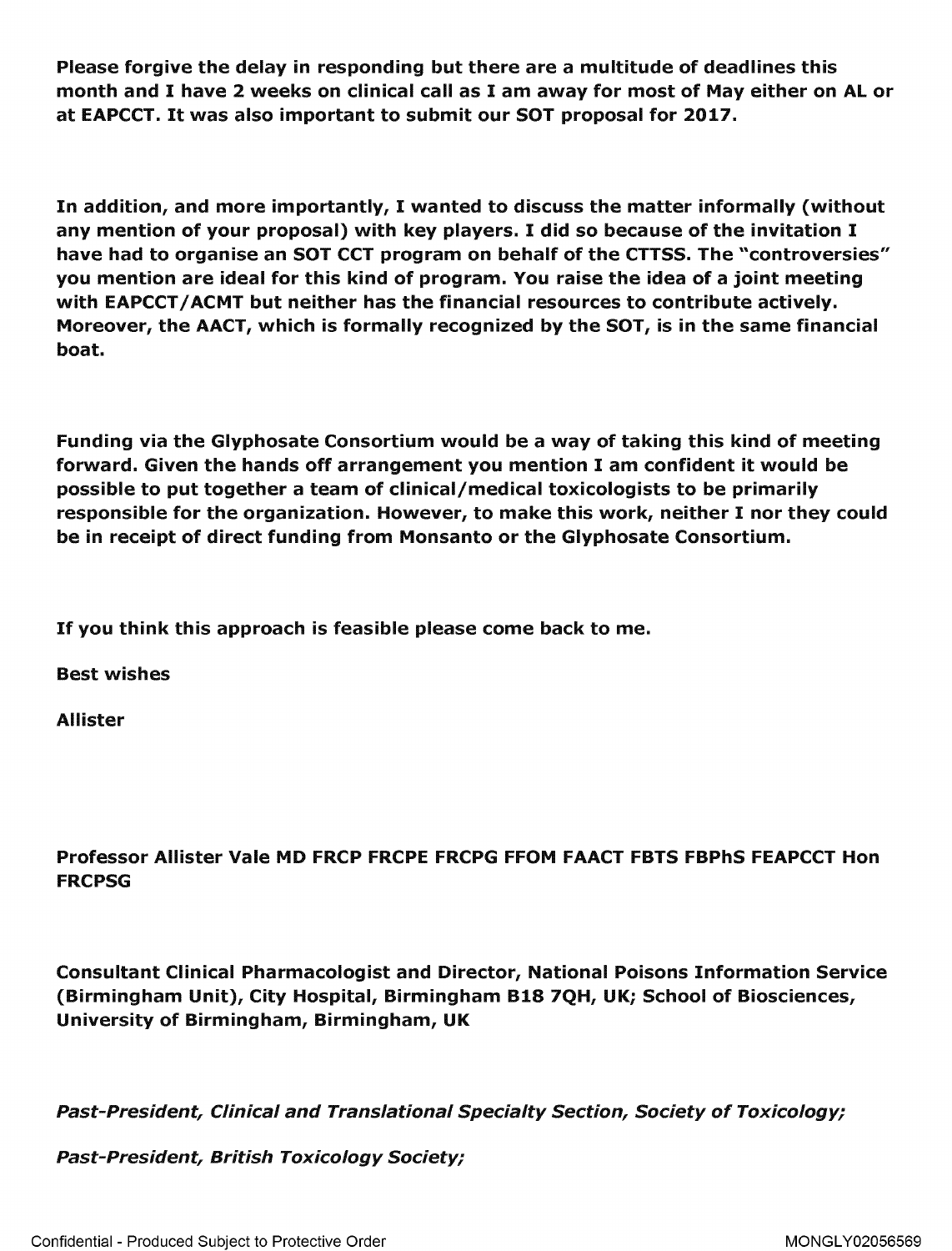**Past-President, European Association of Poisons Centres and Clinical Toxicologists** 



**www.npis.org** 

## **24 hour poisons information in the UK: 0844 892 0111**

## **TOXBASE website (for registered users): www.toxbase.org**

**From: GOLDSTEIN, DANIEL A [AG/1000] [ Sent:** Friday, March 25, 2016 7:01 PM **To:** Allister Vale **Subject:** RE: Glyphosate and Medical Toxicologists in Europe

Allister;

My thanks, and apologies for ambushing you at the time of SOT.

At this time, the situation around glyphosate continues to be, frankly, bizarre. In Europe, we have the final EU reregistration from BfR/EFSA and are currently stalled on a final vote. This is largely the IARC issue of course, and as you probably know, IARC is out of alignment with EPA, EFSA, Japan, Canada, and AU/NZ as well as 3 other WHO organizations. Serious process issues surrounded this IARC assessment, including a scientific advisor from an antipestidde NGO and a hand-selected group of panelists chosen before the public announcement of the evaluation, so that: no balance could be achieved.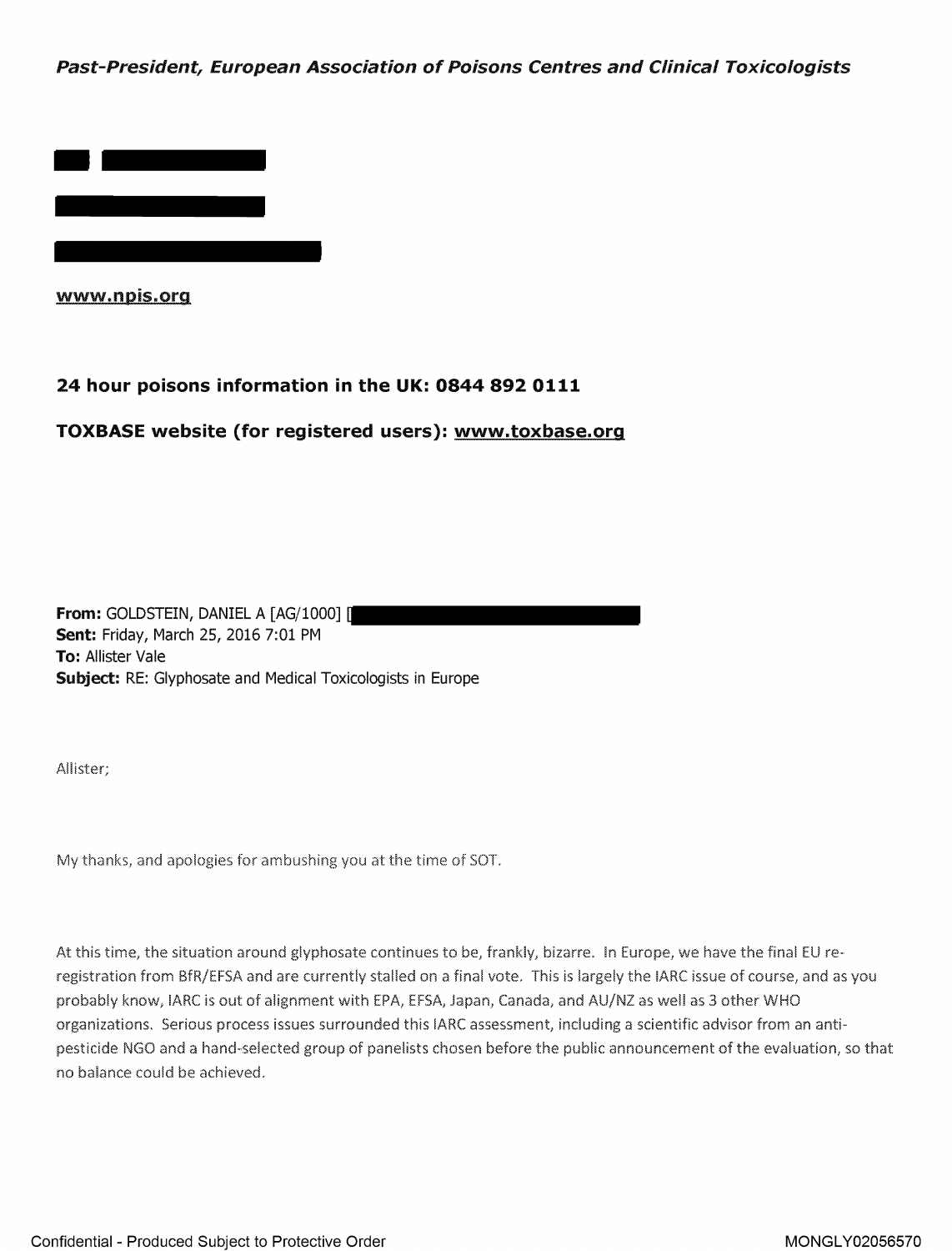The situation has deteriorated to the point where we have scientists from the various manufacturers facing criminal allegations in Germany, claiming that our dossier submissions contain fraudulent interpretations of studies (despite the fact that we provide raw data and that BfR and EFSA agree with us). There is also increasing activity around POEA surfactant. This is equally inexplicable as the whole series of events appears to have been triggered by a single case of "chemical pneumonitis" following roundup application in Germany several years ago (pathology report equally consistent with a viral illness) and disregarding entirely both the toxicity of all other surfactants and the fact that pesticide use is not a significant route of surfactant exposure for the general population.

Our only goal at this point is to create a larger number of medical toxicologists who know about glyphosate products. You have hit on the key problem of course- direct involvement of Monsanto is not going to be acceptable to experts in the EU. With Sir Collin, we used his assistance as a convener of a PhD toxicology group. This group is presently not active, but we would like to re-activate the effort. Funds were provided to Sir Collin (I believe via the university) and he served to do the selection, invitations, etc. While we could convene the medical toxicologists separately, our thought was that there may be a benefit in bringing at least some of the PhD experts into the conversation. This is largely due to the intensive role of epidemiology, genotoxicity data, and "inflammation and oxidative stress" in the IARC assessment (and in EPA, BfR, etc.). Med Tox folks are generally sophisticated in the areas of epidemiology, but less able to work with the vast array genotoxicity (approaching 100 studies) and the unclear relationship between oxidation/inflammation and cancer. (The data for the latter are essentially intra-peritoneal injection of formulated product..... Inflammation would not seem to be a terribly surprising outcome.

I am open, at this point, to all suggestions and models. It will be important to have this group be public-facing as the issues are now far more political than technical. If you believe that a joint EAPCCT/ACMT and SOT effort would be the best approach, I agree. If this is something that the SOT and Med Tox community see as sufficiently important to be done using general funds or other (non-industry) resources, I am perfectly happy to back away altogether. I assume that the cost will be considerable. SOT is sufficiently large and well supported that it might be able to carry the loadespecially if done in conjunction with existing SOT events, but ACMT and EAPCCT have more limited resources. At this point, I certainly understand the need for Monsanto (and the other manufacturers) to stand back from proceedings and to participate as observers at most (if at all). Funding can perhaps come from the Glyphosate Consortium which is conducting the EU re-registration or via ECETOX or CEFIC, for example, and be routed via SOT or one or more academic institutions. At that point, we can be "hands off" altogether.

In the current environment, I am not foolish enough to think that anything will entirely prevent allegations of undue influence. Rather, I am hoping that with appropriate mechanics, the medical toxicologists can convene (with or without the additional expertise on the PhD side) and learn the science underlying the ongoing debate and discussions on glyphosate. As important resources for their respective national agencies, we are of course hopeful that they can support a balanced and scientific approach in the EU.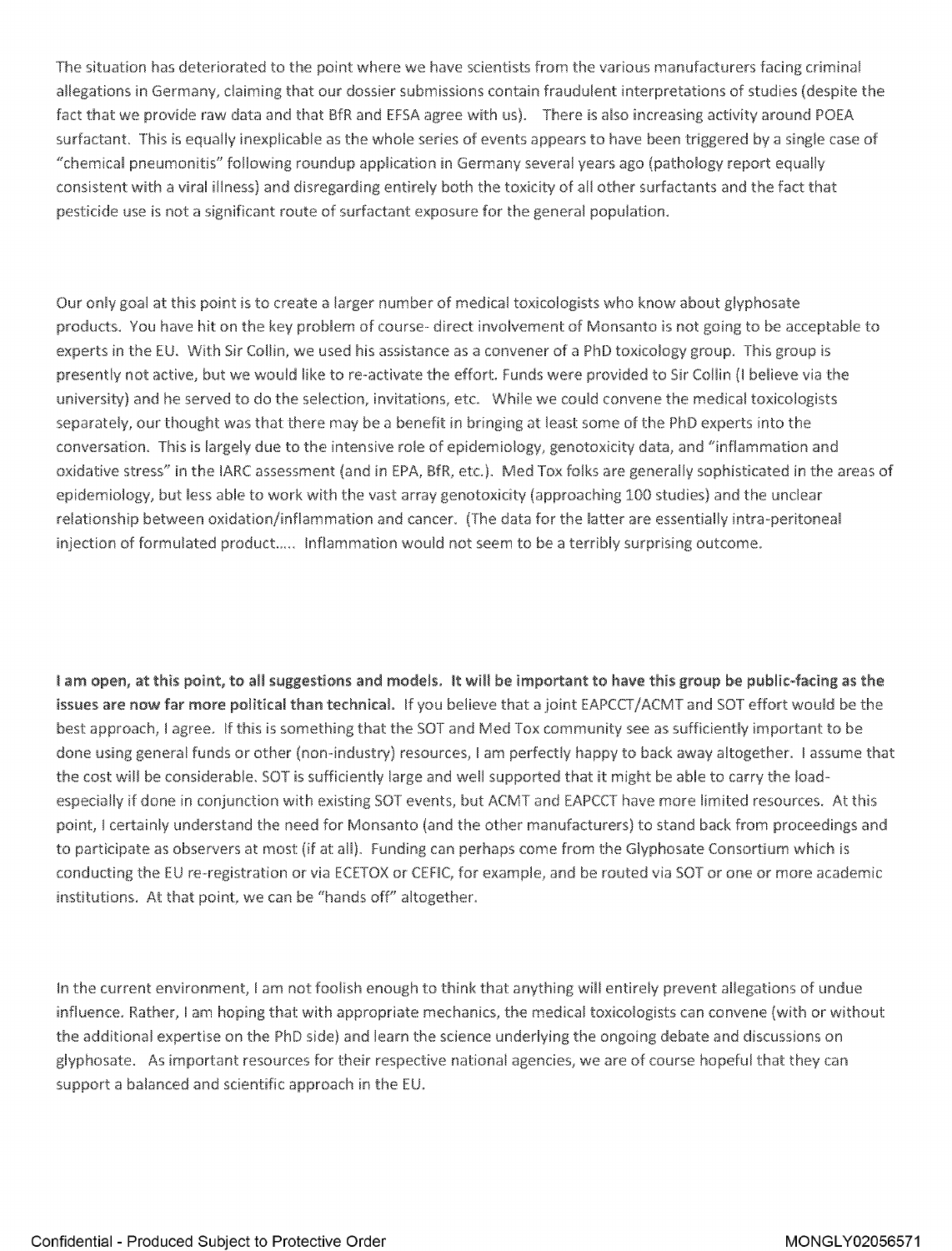My thanks- Dan

**From: Allister Vale [ Sent:** Thursday, March 24, 2016 6:51 AM **To:** GOLDSTEIN, DANIEL A [AG/1000] **Cc: Subject:** RE: Glyphosate and Medical Toxicologists in Europe

**Dear Dan,** 

**My apologies that** I **was unable during SOT to respond further to your email of the**  10th March. The programme is always very busy and I was still fine-tuning my lecture. Immediately I landed I was on call and so have only now been able to respond in some detail to you.

The issues you raise in regard to glyphosate are of course of considerable professional **interest to me, not least because we have grappled with them in completing our chapter for our new book on the Clinical Toxicology of Pesticides. Furthermore, we have proposed a symposium for next year's SOT which will include a discussion of the carcinogenicity of glyphosate.** 

**Your email does not expand on the role that you expect these medical/clinical**  toxicologists to play. Whether it is possible to recruit such individuals will depend very much, I believe, on what you have in mind. As I understand it, you currently have a panel of PhD/animal toxicologists who are advising you privately under Colin **Berry's convenorship. An alternative approach, at least for the medical/clinical toxicologists, would be for the group to be more public facing and be responsible for organising one or more symposia to deal with these issues, which could be convened, for example, in association with the SOT, both in the US and Europe.**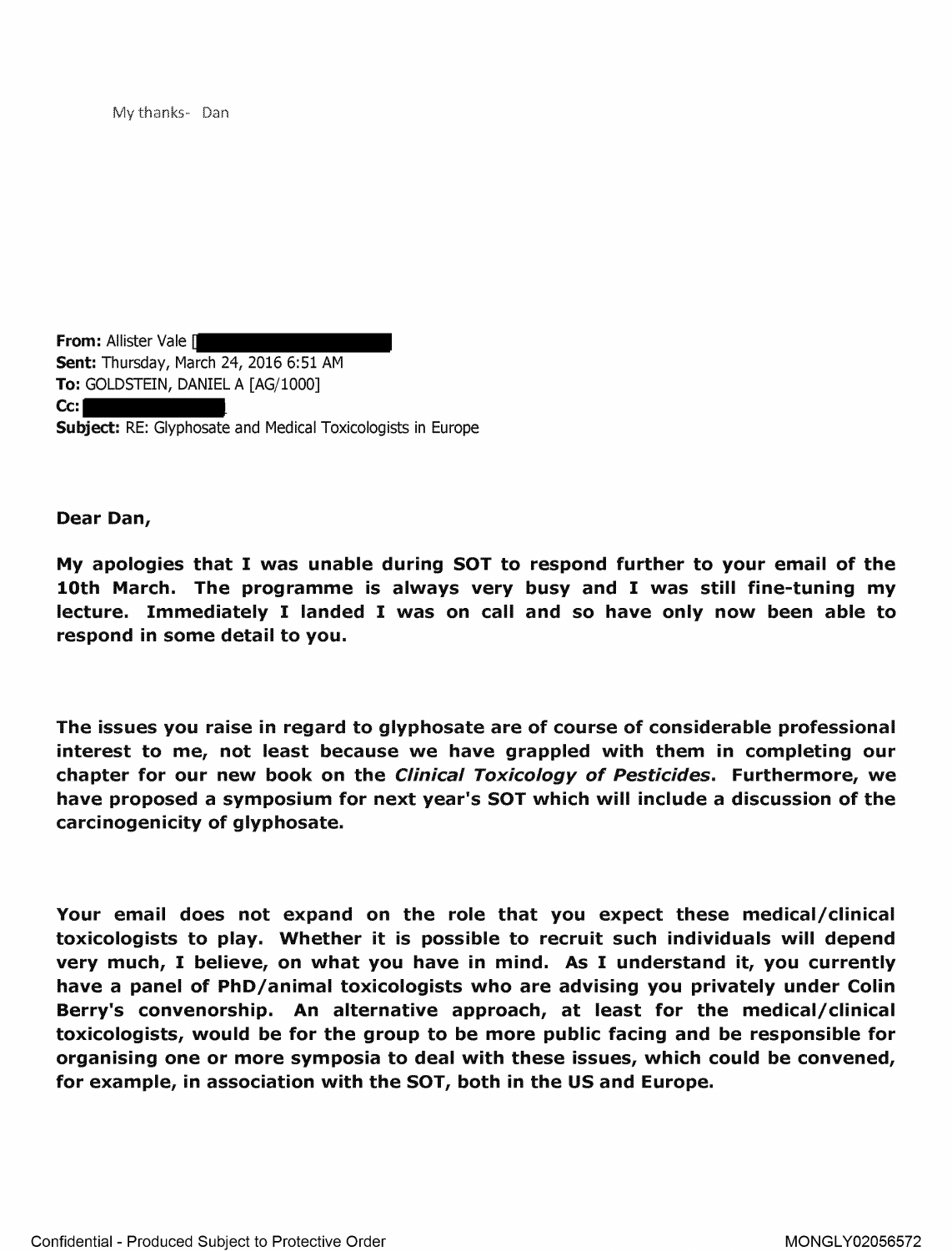I believe it would be easier to bring together a group of medical/clinical toxicologists for this kind of activity than to get together a group to advise you directly, particularly as this would require the payment of an honorarium, which would have to be declared and could make more difficult participation in independently organised academic programmes in the future. Of course, it could well be that participation in such symposia would encourage individual medical/clinical toxicologists to consider a direct advisory role.

I would be grateful for more clarity on what you are hoping to achieve.

Meanwhile I look forward to receiving the in press recent expert review or at least a note of where I can find it.

With kindest regards,

Allister

Professor Allister Vale MD FRCP FRCPE FRCPG FFOM FAACT FBPhS FEAPCCT Hon FRCPSG

Consultant Clinical Pharmacologist and Director, National Poisons Information Service (Birmingham Unit), City Hospital, Birmingham 818 7QH, UK; School of Biosciences, University of Birmingham, UK

Past-President, Clinical and Translational Specialty Section, Society of Toxicology

Past-President, British Toxicology Society

Past-President, European Association of Poisons Centres and Clinical Toxicologists

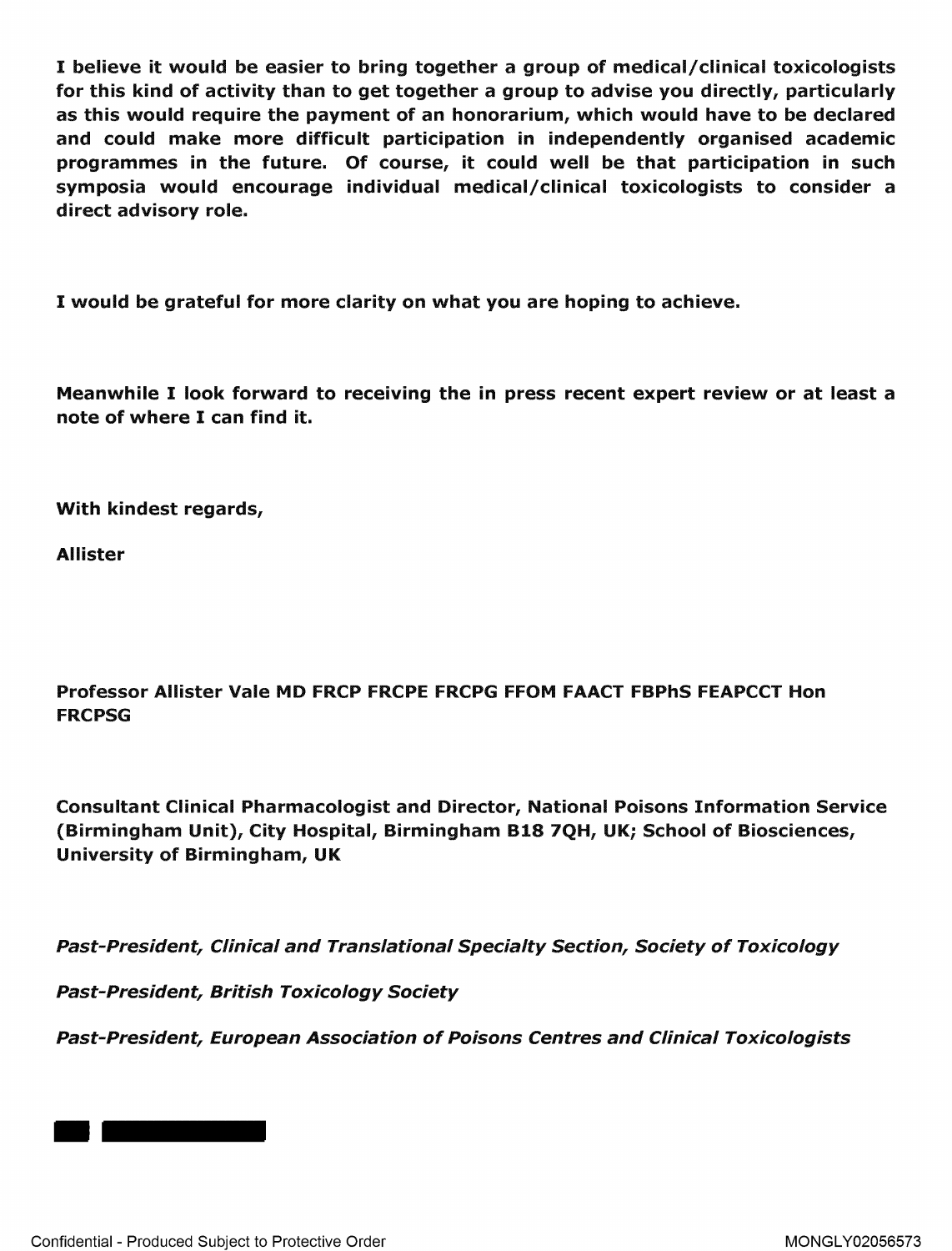

www.npis.org

## **24 hour poisons information in the UK: 0344 892 0111 TOXBASE website (for registered users) www.toxbase.org**

**From: GOLDSTEIN, DANIEL A [AG/1000] [ Sent:** 10 March 2016 19:59 **To: Subject:** Glyphosate and Medical Toxicologists in Europe

Allister;

I hope all is well with you.

Undoubtedly you are aware of the increasing controversy over glyphosate safety, carcinogenicity (IARC) and renewal in Europe.

In support of the molecule, we would like to open a dialog with a number of Medical Toxicologists in Europe. This is of course a difficult challenge (as we have discussed in the past) given the reluctance of European academics to be associated with industry in any manner.

Historically, we have a panel of PhD/animal toxicologists dealing with product safety issues, convened by Sir Colin Berry. It would make sense in our mind to use a similar model for Medical Toxicology and, in fact, to join these efforts together and have the Medical and PhD toxicologists and other experts (oxidative stress/genotoxicology) working together. You seemed the most logical choice to help convene the Medical Toxicologists given both your stature in the EU Medical Toxicology /academic community and your long term knowledge of glyphosate products.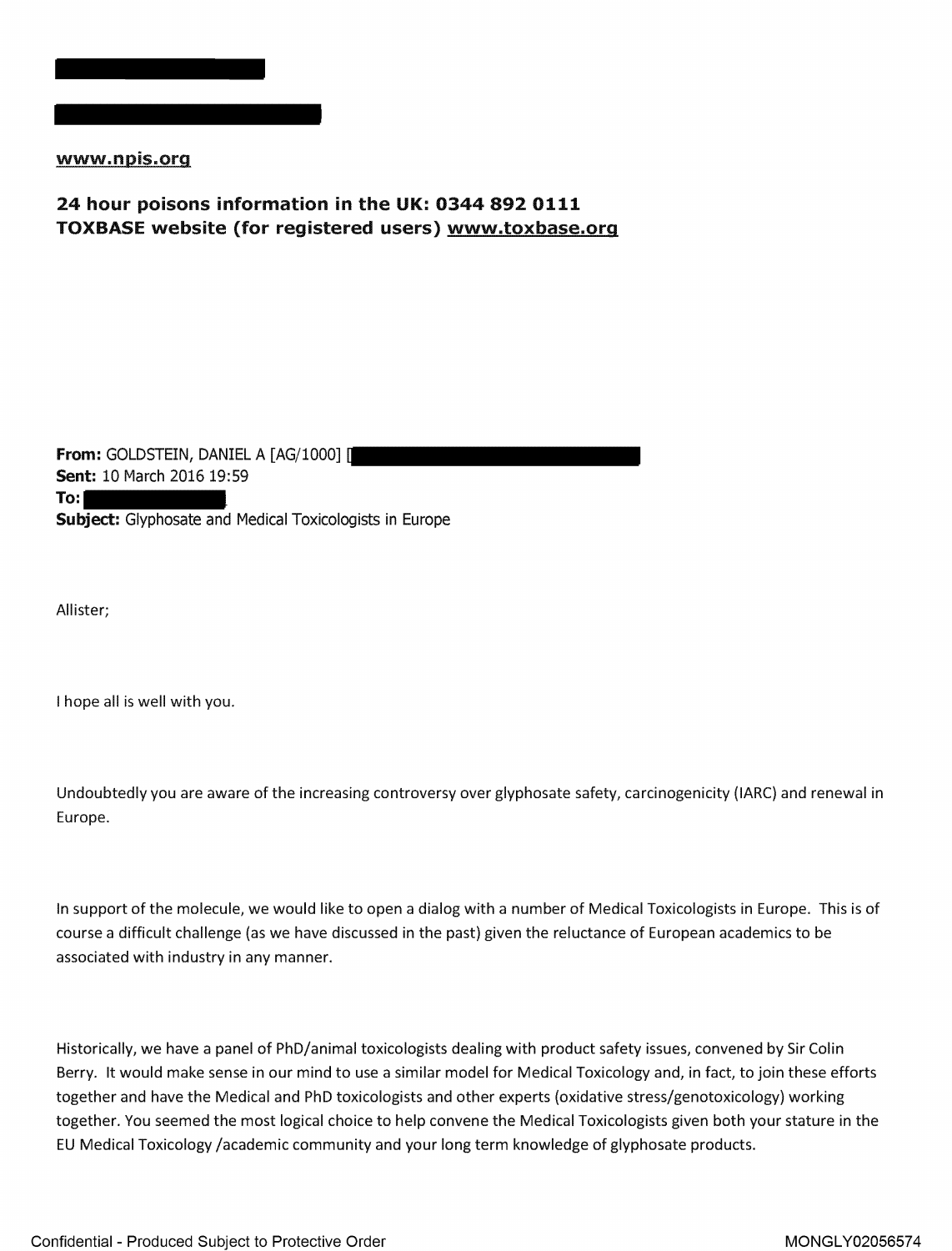In the interest of pursuing this, I contacted Sir Colin a few days ago, and he is interesting in "reincarnating" and facilitating a panel and is enthusiastic about the idea of working with you as a Co-Convenor if you are amenable to considering this. He suggested that I contact you myself and forward to you his editorial in the subject (attached) and a recent expert review (in press and I will need to get final copy and send it to you).

Obviously, this is just a preliminary inquiry and any final decision to participate will require that many details be addressed. Cost (including honoraria) will be picked up by Monsanto via an appropriate granting mechanism which allows for a proper degree of academic independence, and we can provide (or provide support for) logistical assistance so that this does not become an undue draw on your time and that of Sir Collin.

Please let me know if you would be willing to consider such a role, assuming of course that remaining details can be worked out to meet your needs.

Thanks, and my best regards

Dan

## Daniel A. Goldstein, M.D.

FAAP, FACMT, FRCP(C), DABCP

Senior Science Fellow

Lead, Medical Sciences and Outreach

Monsanto Mail zone C3ND Monsanto Mail zone<br>800 N. Lindbergh Blvd.<br>5t. Louis, MO 63167

800 N. Lindbergh Blvd.

St. Louis, MO 63167